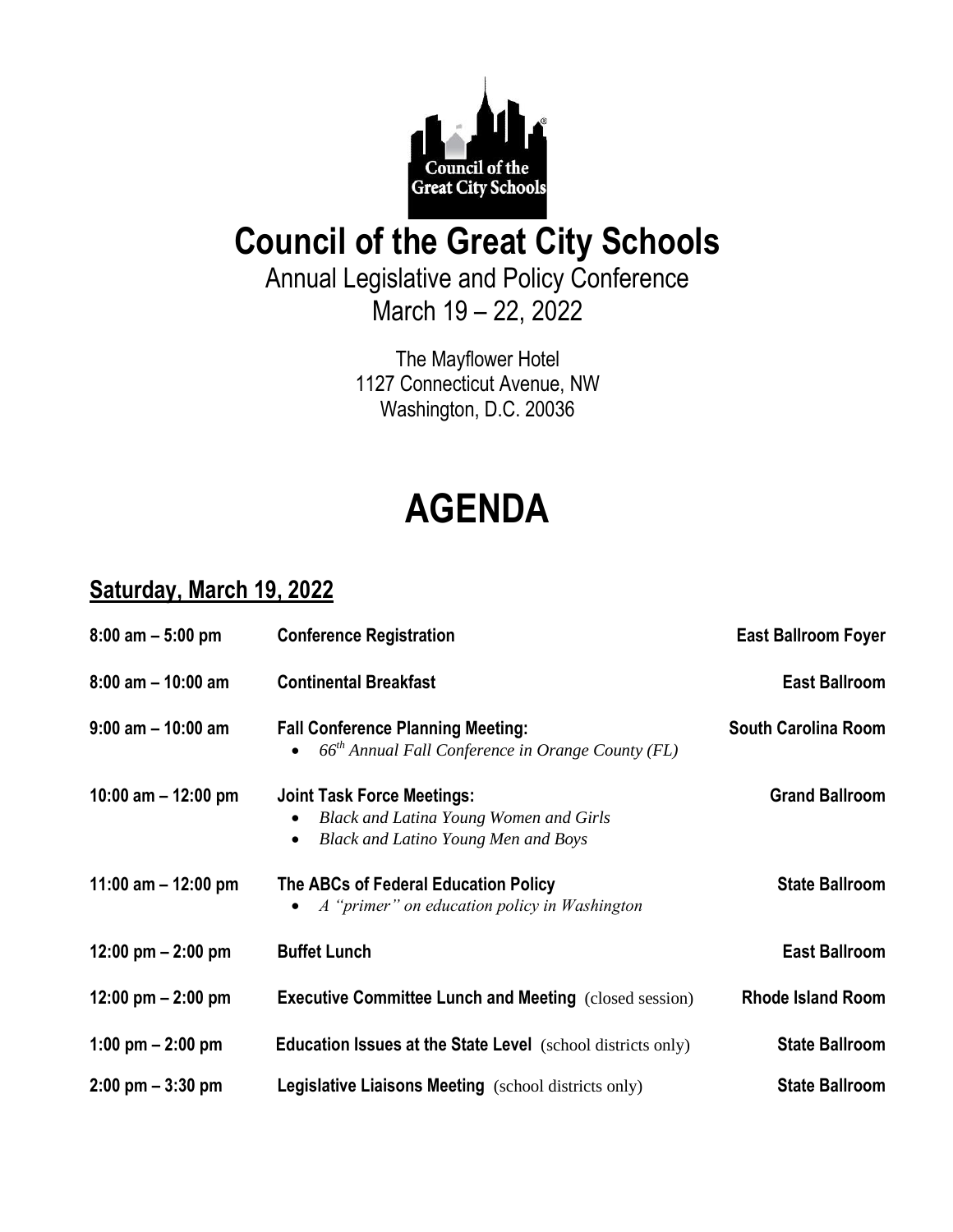| $2:00 \text{ pm} - 3:30 \text{ pm}$ | <b>Task Force Meeting:</b><br>Achievement and Professional Development                          | <b>Grand Ballroom</b>      |
|-------------------------------------|-------------------------------------------------------------------------------------------------|----------------------------|
| $3:30$ pm $-5:00$ pm                | <b>Joint Task Force Meetings:</b><br>Governance, Leadership, and Management<br>& School Finance | <b>Grand Ballroom</b>      |
| $3:30$ pm $-5:00$ pm                | <b>Task Force Meeting:</b><br>English Language Learners and Bilingual Education                 | <b>East Room</b>           |
| $5:00 \text{ pm} - 6:00 \text{ pm}$ | <b>New Members and Newcomers Orientation</b>                                                    | <b>State Room</b>          |
| $6:30$ pm $-8:00$ pm                | <b>Welcome Reception at the Mayflower Hotel</b>                                                 | <b>Palm Court Ballroom</b> |
|                                     | EVENING ON YOUR OWN                                                                             |                            |

### **Sunday, March 20, 2022**

| $7:30$ am $-5:00$ pm                | <b>Conference Registration</b>                                                                                 | <b>East Ballroom Foyer</b> |
|-------------------------------------|----------------------------------------------------------------------------------------------------------------|----------------------------|
| $7:30$ am $-9:30$ am                | <b>Breakfast Buffet</b>                                                                                        | <b>East Ballroom</b>       |
| $8:30$ am $-12:00$ pm               | <b>Board of Directors Meeting</b><br>Spring Meeting of the Board of Directors of<br>the Great City Schools     | <b>Grand Ballroom</b>      |
| 12:00 pm $-$ 2:00 pm                | <b>Lunch and Speakers</b>                                                                                      | <b>East Ballroom</b>       |
|                                     | The Honorable Miguel Cardona (via video)<br>$\bullet$<br>U.S. Secretary of Education                           |                            |
|                                     | The Honorable Cindy Marten<br>$\bullet$<br><b>U.S. Deputy Secretary of Education</b>                           |                            |
| $2:00 \text{ pm} - 3:30 \text{ pm}$ | <b>Council of the Great City Colleges of Education</b><br><b>General Meeting</b>                               | Virginia Room              |
| $2:00 \text{ pm} - 5:00 \text{ pm}$ | <b>Washington Update:</b><br>Briefing on federal education action provided by<br><b>CGCS</b> Legislative Staff | <b>State Ballroom</b>      |
| $5:00 \text{ pm} - 6:00 \text{ pm}$ | <b>Blue Ribbon Meeting:</b><br><b>Blue Ribbon Corporate Advisory Group</b><br>(by invitation only)             | Virginia Room              |
| 6:00 pm $-7:30$ pm                  | Reception at the Mayflower Hotel: "Taste of Orlando"                                                           | <b>Palm Court Ballroom</b> |
|                                     | <b>EVENING ON YOUR OWN</b>                                                                                     |                            |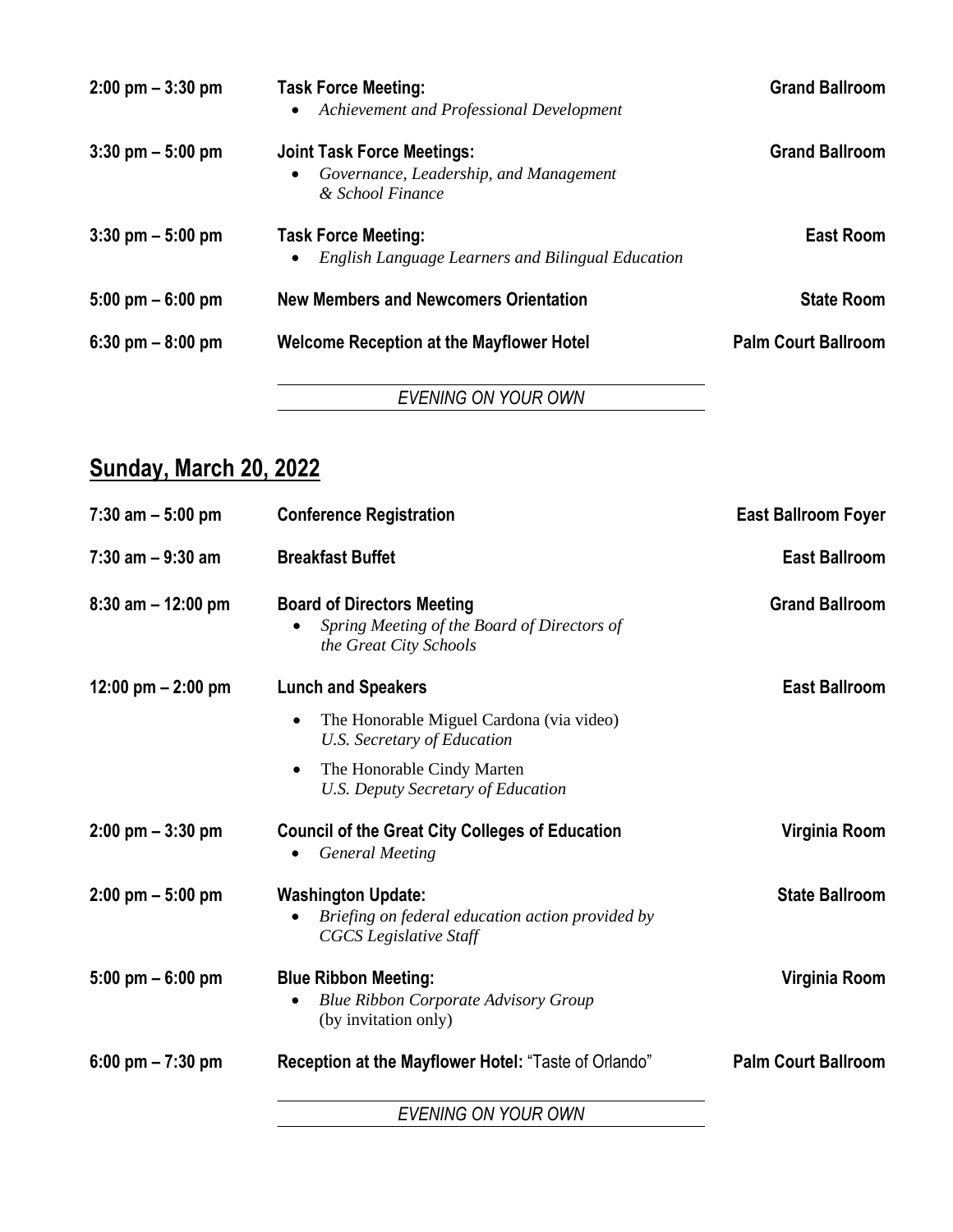#### **Monday, March 21, 2022**

| $7:30$ am $-3:00$ pm  | <b>Conference Registration</b>                                                                                                    | <b>East Ballroom Foyer</b> |
|-----------------------|-----------------------------------------------------------------------------------------------------------------------------------|----------------------------|
| $7:30$ am $-9:00$ am  | <b>Breakfast and Speaker</b>                                                                                                      | <b>East Ballroom</b>       |
|                       | Mary Wall<br>Senior Education Policy Advisor/COVID-19 Response<br>The White House                                                 |                            |
| $9:00$ am $-10:00$ am | Title I: Accountability, Funding, and Fiscal Issues                                                                               | <b>State Ballroom</b>      |
|                       | U.S. Department of Education $-$<br><b>Office of Elementary and Secondary Education</b>                                           |                            |
|                       | Patrick Rooney, Director<br>٠<br>School Support and Accountability                                                                |                            |
|                       | Melissa Siry Gordon, Program Manager<br>School Support and Accountability                                                         |                            |
| 10:00 am $-$ 11:00 am | <b>ESSER Spending and Reporting Requirements</b>                                                                                  | <b>State Ballroom</b>      |
|                       | U.S. Department of Education $-$<br><b>Office of Elementary and Secondary Education</b>                                           |                            |
|                       | Laura Jimenez, Senior Advisor and Director<br>Office of State and Grantee Relations                                               |                            |
|                       | Britt Jung, Group Leader<br>Office of State and Grantee Relations                                                                 |                            |
|                       | Sarah Laven-Jones, Management and Program Analyst<br>$\bullet$<br>Office of State and Grantee Relations                           |                            |
| 11:00 am $-$ 12:00 pm | <b>Education Priorities on Capitol Hill</b>                                                                                       | <b>State Ballroom</b>      |
|                       | House Committee on Education and Labor<br>Melissa Bellin, Majority Staff<br>$\bullet$<br>Brad Thomas, Minority Staff<br>٠         |                            |
|                       | Senate Committee on Health, Education, Labor and Pensions<br>Amanda Beaumont, Majority Staff<br>٠<br>David Cleary, Minority Staff |                            |
| 12:00 pm $-$ 2:00 pm  | <b>Lunch and Speaker</b>                                                                                                          | <b>East Ballroom</b>       |
|                       | The Honorable Catherine Lhamon<br>Assistant Secretary, Office for Civil Rights<br><b>U.S. Department of Education</b>             |                            |